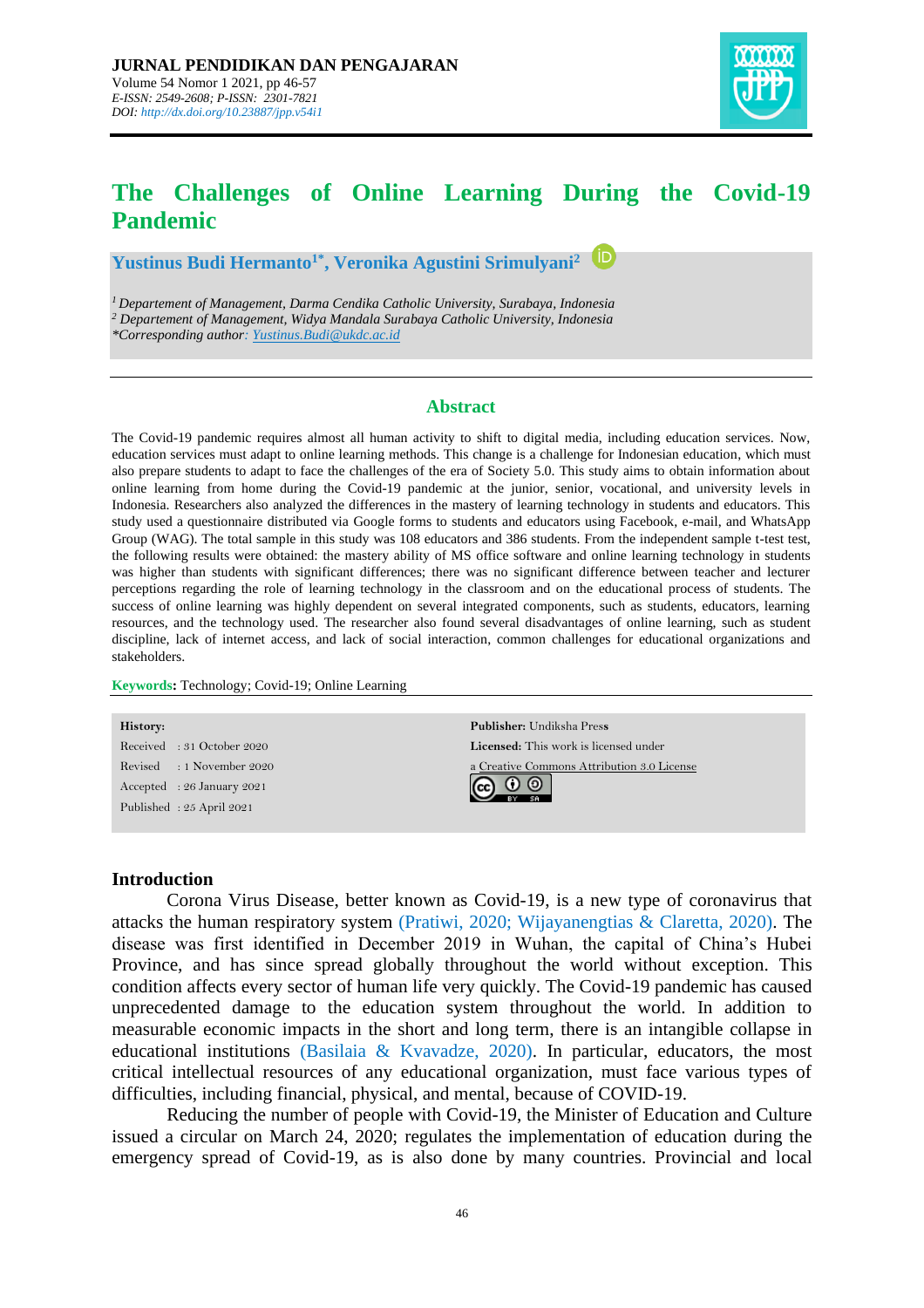governments issued policies to temporarily eliminate face-to-face learning, which was replaced by 'study from home' through online or online learning. This policy applies at the elementary, secondary, and university levels. This step is considered appropriate to prevent the spread of Covid-19 in the school or campus environment, although a limited initial survey conducted by some researchers showed that implementation in the field is still diverse. Online learning can be an effective solution for activating classrooms even though schools or universities have been closed, given the enormous risks during this pandemic (Herliandry et al., 2020). Besides, the ability to master technology by educators would be increasingly encouraged to become better with online learning (Miaty, 2020).

Learning is a process built to develop students' creative thinking (Widodo  $\&$ Kadarwati, 2013). Meanwhile, the term *'daring'* is an abbreviation of *'Dalam jaringan,'* which is the Indonesian substitute of the word 'online that is often related to internet technology. The learning process, whether using learning applications or social networking, is called online learning. According to Basilaia & Kvavadze (2020), online learning is the experience of knowledge transfer using video, audio, images, text communication, and software supported by internet networks (Zhu & Liu, 2020). The essential factor in online learning is the readiness of educators and students to interact online.

In education, the era of society 5.0 allows students to directly interact with robots specifically designed to replace educators or be remotely controlled by educators in the learning process (Elsy, 2020; Nastiti & Abdu, 2020). Current technological developments enable online learning to be implemented well. The technology adopted in education today has led to a variety of new learning models. Some of these models are learning with the help of electronic devices (e-learning), such as Compact Discs, which contain material to be studied and distributed by post; distance learning (distance learning); and also online learning, where learning material/media is placed on a server that can be accessed via the internet. According to Gikas & Grant (2013), the implementation of online learning requires mobile devices such as smartphones, tablets, and laptops that can be used to access information anywhere and anytime. Abidah et al. (2020) discussed various infrastructures that supported online learning for free, simple, and could be accessed using smartphones, namely various discussion rooms such as Google Classroom, WhatsApp, *Kelas Cerdas,* Zenius, Quipper, and Microsoft. Online learning could even be done through social media, such as Facebook and Instagram (Kumar & Nanda, 2018).

The research conducted by Dewi (2020) showed that the implementation of online learning in elementary schools during the Covid-19 pandemic could be carried out quite well because of the collaboration between teachers, students, and parents in learning at home. Furthermore, the results of (Purwanto et al., 2020) studies that used 15 respondents consisting of teachers and parents in two elementary schools in Tangerang, Indonesia, showed several challenges and obstacles experienced by students, teachers, and parents in online learning. These challenges included limited communication related to socialization among students, challenges for students with special educational needs, and more extended screen time. On the other hand, parents thought that problems that arise were more related to the lack of discipline of learning at home, much time spent by parents to help children's learning at home (especially for children under Grade 4 in Primary Schools), lack of technical skills and higher internet bills. The results of Putria et al. (2020) found that there were several supporting factors for educators in the online learning process, namely the availability of smartphones, quotas, and a stable internet network because not all students have smartphones. The results of Zhang et al., (2020) research on online learning in several schools and universities in China during the Covid-19 pandemic showed ambiguity and disagreement about what to teach, how to teach, the workload of teachers and students, the environment teaching, and its implications for equitable education. Good relational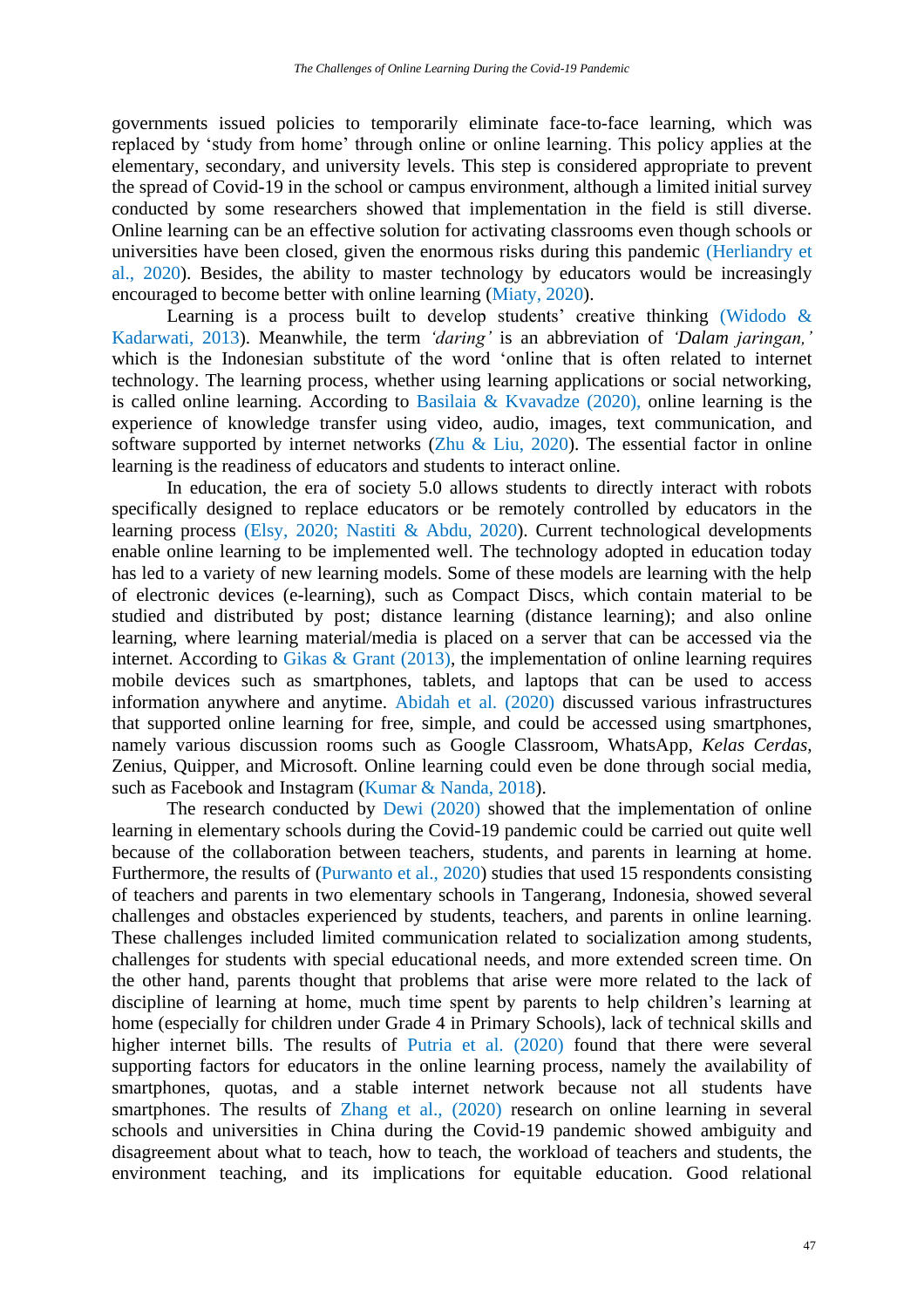coordination between teachers in e-learning is needed, such as providing routine and timely communication mechanisms and problem-solving to supported shared knowledge in the context of shared goals. In addition, mutual respect could lead to higher job satisfaction of teachers (Margalina et al., 2014).

The success of online learning systems is highly dependent on several integrated components between students, lecturers, learning resources, and existing technology (Mustofa et al., 2019). The results of Firman & Rahayu (2020) showed that: (1) students already had the essential facilities needed to take part in online learning; (2) online learning was flexible in its implementation and able to encourage the emergence of learning independence and motivation to be more active in learning; (3) distance learning encouraged the emergence of social distancing behavior and minimized the emergence of crowds to reduce the potential for the spread of Covid-19 in the campus environment. Zhafira et al. (2020) proved that the most popular online learning media during Covid-19 social distancing were WhatsApp and Google Classroom. As many as 53% of respondents were familiar with various online learning media before online lectures began. Furthermore, the most popular communication pattern was the semi-two-way pattern, so that further research was needed on online learning research with problem-based, collaborative, and other models.

The purpose of this study was to develop previous research on learning practices during Covid-19, to get information related to the implementation of online learning during SFH in several junior high schools (junior high schools), high school/vocational schools (SMA/K), and several universities (PT) in Indonesia, learning technology used by students, students, teachers and lecturers, mastery skills of MS office software and learning technology from students and students, teachers and lecturers. Another purpose of this study was to analyze the differences in the mastery of MS Office software and learning technology in students and students and differences in the perception of teachers and lecturers about the role of learning technology devices in the classroom on student learning.

#### **Materials and Methods**

This research was an exploratory case study to obtain information about the consequences of the Covid-19 pandemic on online learning and teaching in junior high schools, high schools, vocational schools, and universities. The population in this study were junior high school students and high school students, vocational high school students, university students, teachers, and lecturers in Indonesia. Considering that the population was substantial, to get a research sample, the distribution of questionnaires was carried out by random sampling using the google form application. This questionnaire was distributed to teachers, lecturers, students, and university students through Facebook, messenger, e-mail, and WhatsApp Group (WAG).

The distribution of questionnaires conducted by the random sampling method via the Google Form application to lecturers, teachers, university students, and students through Facebook, messenger, e-mail, and WhatsApp Group, 52 lecturers and 220 students from several universities were obtained. In addition, researchers also obtained 56 teachers and 166 junior highs, high school, and vocational students from various schools in Indonesia. Thus, the total sample in this study was 108 educators and 386 students.

The analysis technique used was descriptive and comparative analysis to analyze differences in Microsoft Office mastery and online learning technology between students and students and differences in teacher and lecturer perceptions regarding the role of learning technology in the educational process. Meanwhile, to analyze the differences in the mastery of learning technology between groups of students, an independent samples test was conducted using the IBM SPSS Statistics 22 program.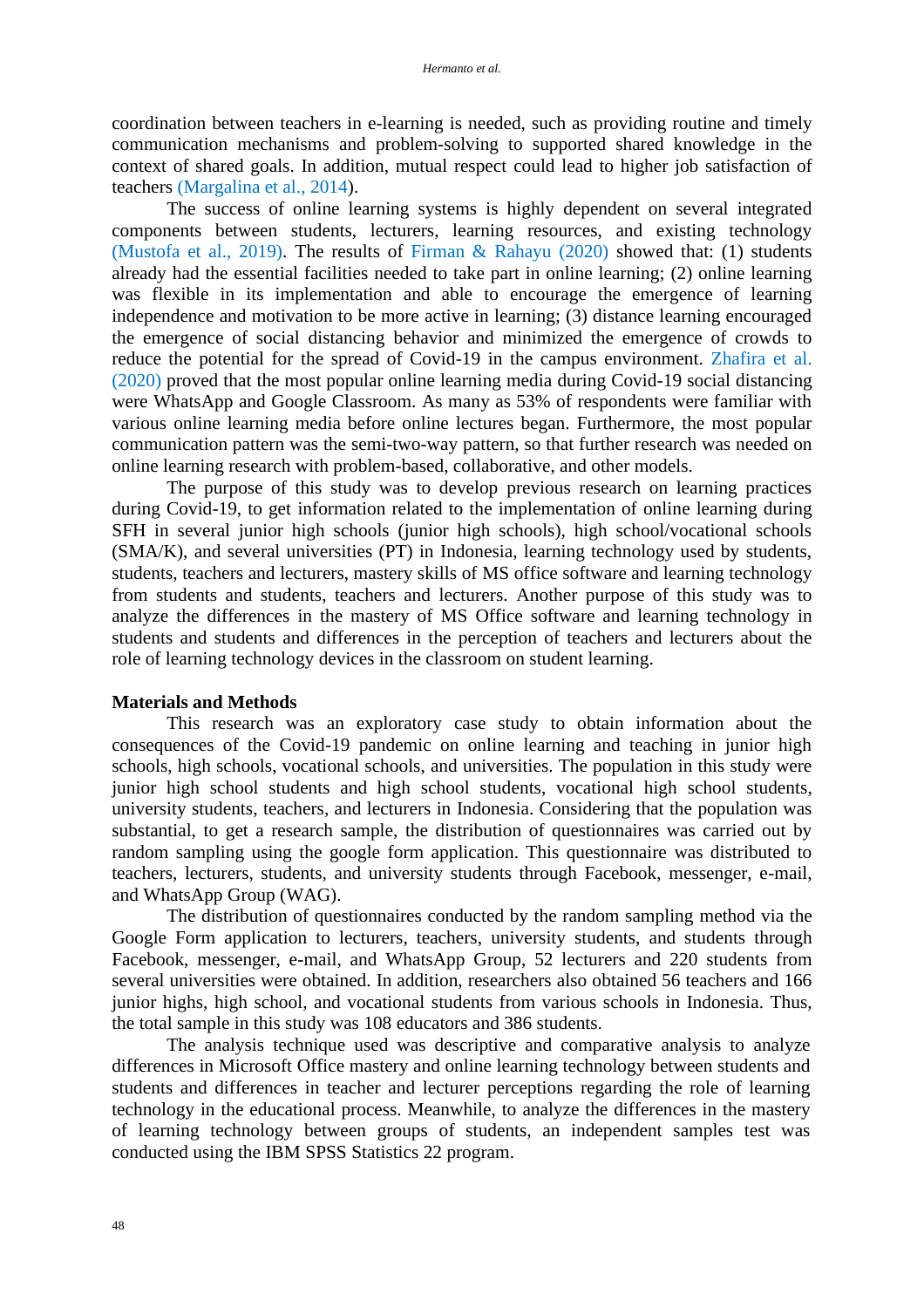| Group           | Area of School or Universities | <b>Total Respondents</b> |
|-----------------|--------------------------------|--------------------------|
| <b>Teachers</b> | East Java: 22 Schools          | 56                       |
|                 | Central Java: 3 Schools        |                          |
|                 | Jakarta: 1 School              |                          |
|                 | West Java: 1 School            |                          |
|                 | Kalimantan: 4 Schools          |                          |
| Lecturers       | East Java: 9 universities      | 52                       |
|                 | Central Java: 1 university     |                          |
|                 | Yogyakarta: 2 universities     |                          |
|                 | <b>Total Respondents</b>       | 108                      |
| <b>Students</b> | East Java: 13 Schools          | 166                      |
|                 | Sumatera: 1 School             |                          |
|                 | West Java: 2 Schools           |                          |
|                 | Jakarta: 1 Schools             |                          |
| <b>Students</b> | Jawa Timur: 5 universities     | 220                      |
|                 | <b>Total Respondents</b>       | 386                      |

**Table 1.** Respondent Group Details

## **Results and Discussion**

Table 2 presented various learning tools used by students during the home form study. Researchers found various devices used, 156 students using smartphones and a combination of 108 students using a PC or laptop. The most used infrastructure of 156 students in online learning was the internet network, while the other infrastructure was textbooks and television. This finding was following Abidah et al. (2020), who found that online learning can use a simple and free application so that students can follow the learning process via smartphones. From the contents of the questionnaire about the impression of online learning, information was obtained that despite the many conveniences provided online learning through the internet, and students preferred face-to-face learning.

|  | <b>Table 2.</b> Students Online Learning Tools During the Covid-19 Pandemic |
|--|-----------------------------------------------------------------------------|
|--|-----------------------------------------------------------------------------|

| Tools                   | Percentage $(\% )$ |
|-------------------------|--------------------|
| Smartphone              | 38.14              |
| Internet networking     | 32.77              |
| Computer (PC or Laptop) | 26.40              |
| <b>Smart Board</b>      | 1.22               |
| Etc (Book, TV, Module)  | 1.47               |
| Total                   | 100                |

# **Table 3.** University Students Online Learning Tools During the Covid-19 Pandemic

| Tools                   | Percentage $(\% )$ |
|-------------------------|--------------------|
| Smartphone              | 43.60              |
| Computer (PC or Laptop) | 42.30              |
| Internet networking     | 9.50               |
| Smartphone and Laptop   | 4.60               |
| Total                   | 100                |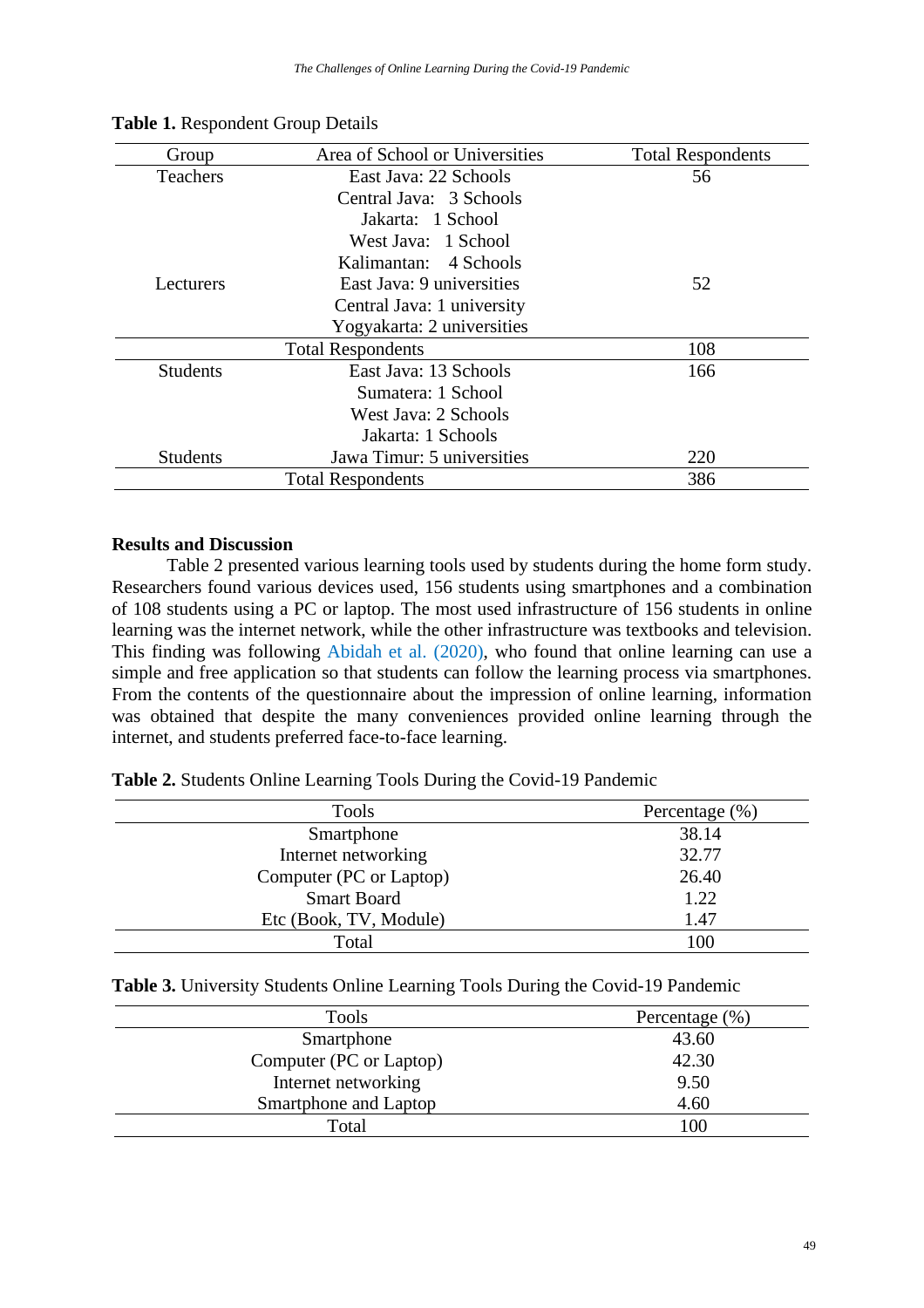Table 3 showed that during SFH, the most widely used learning tools most university students were smartphones and computers (PCs or laptops) with internet supported. This finding was in line with Firman & Rahayu's (2020) findings, which revealed that university students already had the essential facilities needed to participate in online learning. Thus, online-based learning in the industrial era 4.0 towards society 5.0 was not difficult because almost all students and educators already had smartphones or other devices to access this online-based learning. Meanwhile, students' online media most preferred in order were Google Classroom, WhatsApp Group, YouTube, Instagram, and Zoom (Mustakim, 2020; Zhafira et al., 2020).

| Statement items/questions                                          | Average | Annotation |
|--------------------------------------------------------------------|---------|------------|
| How good were you at using the internet in the classroom?          | 3.25    | High       |
| What was your impression about the technological tools used in     | 3.53    | High       |
| the education process? Does the tool contribute to the interaction |         |            |
| and concentration of students in the lesson?                       |         |            |
| What was your impression about the tools of modern technology      | 3.37    | High       |
| used in the education process? Does the tool contribute to         |         |            |
| students' high grades and student achievement?                     |         |            |
| Technical people at your school actively contribute to enriching   | 3.82    | High       |
| technical tools in the classroom.                                  |         |            |
| The addition of new technological tools in the classroom will      | 4.19    | High       |
| have a significant impact on students' motivation and presence in  |         |            |
| class.                                                             |         |            |
| Average                                                            | 3.63    | High       |

**Table 4.** Teacher's Perception Related to Learning Technology in the Classroom

In Table 4, it can be seen that the internet usage of the teachers when in the classroom was at a High level. The teachers also had a positive impression of the technological tools used in education because they contribute highly to the interaction and concentration of students in lessons and students' grades and achievements. Furthermore, the technical staff supported in schools was also high because they actively contribute to enriching technical learning tools in the classroom. Thus, the addition of new technological tools in the classroom impacts increasing student motivation and attendance in class.

| <b>Tools</b>            | Percentage (%) |
|-------------------------|----------------|
| Computer (PC or Laptop) | 27.53          |
| Internet networking     | 21.91          |
| Projector               | 20.78          |
| Smartphone              | 17.98          |
| Book, TV, Module        | 8.99           |
| <b>Smart Board</b>      | 2.81           |
| Total                   | 100            |

In Table 5, it could be seen that most of the learning devices used by teachers in the classroom were Internet-connected PCs or laptops, projectors (LCD), and smartphones.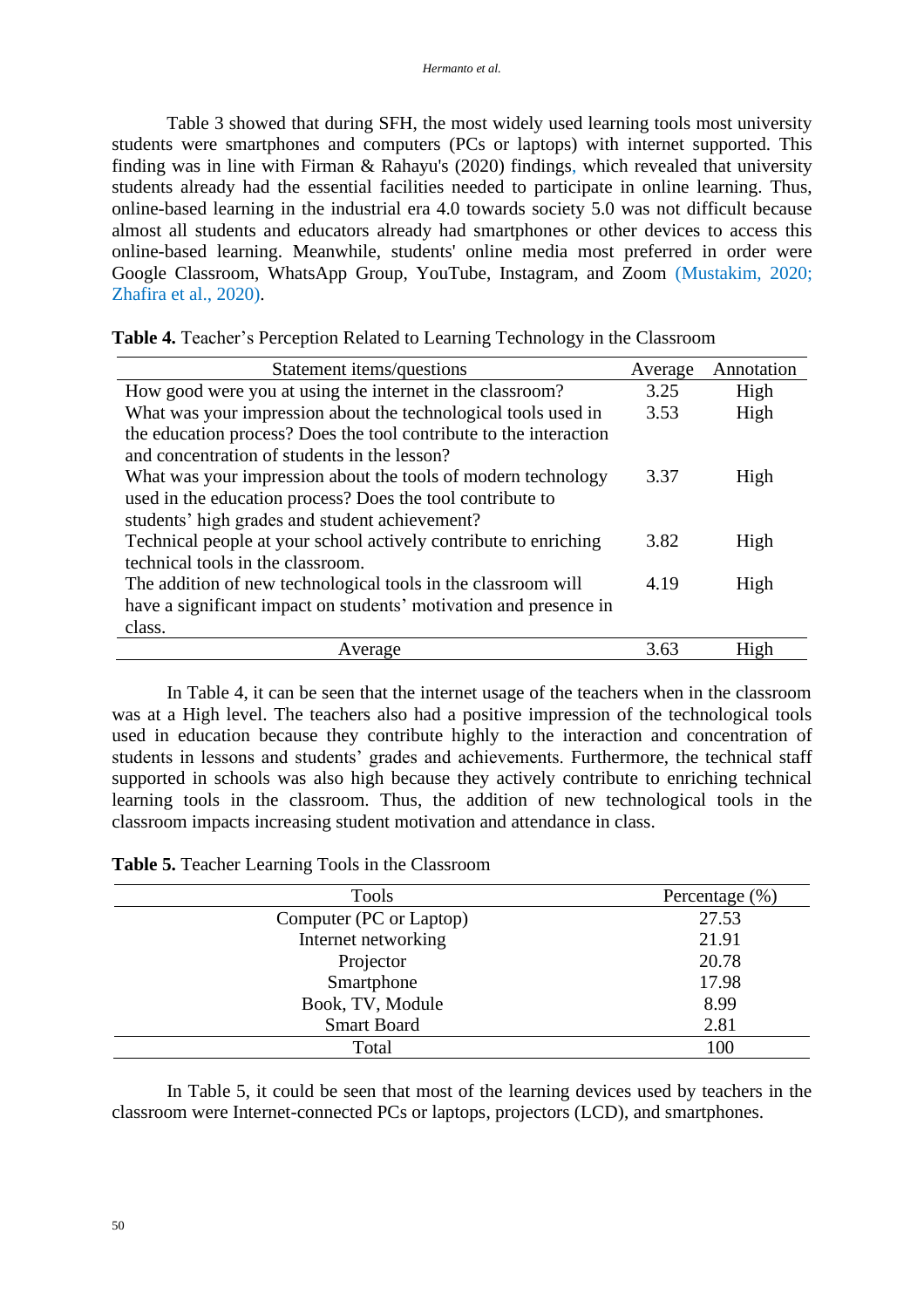| <b>Tools</b>             | Percentage $(\% )$ |
|--------------------------|--------------------|
| Smartphone               | 34.81              |
| Internet networking      | 34.81              |
| Computer (PC or Laptop)  | 26.68              |
| LCD, Smart Board, WA, TV | 3.70               |
| Total                    | 100                |

**Table 6.** University Students Online Learning Tools During the Covid-19 Pandemic

In Table 6, it was evident that most of the learning tools used by teachers during LFH were smartphones and PCs or laptops connected to the internet. Online learning could occur because there were several supporting factors, including smartphones, quotas, and a stable and good internet network (Putria et al., 2020). In addition, there was a positive impression of the technological tools used in education because they contributed highly to the process of interaction and concentration of students in lectures and students' grades and achievements. Basri et al. (2018) showed that the adoption of ICT (information and communication technology) and student academic performance was positively and significantly related. Technical support on campus was felt high because they actively contributed to enriching the learning tools in the classroom. Thus, the addition of new technology tools in the classroom could impact increasing student motivation and attendance in class. Sianturi (2018) showed that internet usage on university students could significantly influence university students' motivation in using e-learning. Puspitasari et al. (2018) found that the use of instructional media significantly influenced students' motivation. Meanwhile, if online learning with the Edmodo application continued to be done, student achievement would increase, and the teacher would also save time and energy in the learning process (Sobron et al., 2019).

| <b>Tools</b>                    | Percentage $(\% )$ |
|---------------------------------|--------------------|
| Computer (PC or Laptop)         | 32.03              |
| Internet networking             | 24.18              |
| Projector (LCD)                 | 24.18              |
| Smartphone                      | 15.03              |
| Smartboard, whiteboard, speaker | 4.58               |
| Total                           | 100                |

**Table 7.** Lecturer Learning Tools in the Classroom

Table 7 showed that most of the learning devices used by lecturers in the classroom were PCs or laptops connected to the internet, projectors (LCD), and smartphones.

| Table 8. Lecturer Learning Tools During LFH |  |  |
|---------------------------------------------|--|--|
|---------------------------------------------|--|--|

| <b>Tools</b>                           | Percentage $(\% )$ |
|----------------------------------------|--------------------|
| Internet networking                    | 42.30              |
| Computer (PC or Laptop)                | 34.60              |
| Smartphone                             | 13.50              |
| Computer, smartphone, laptop, internet | 9.60               |
| Total                                  | 100                |

In Table 8, it was evident that most of the learning tools used by lecturers during LFH were PCs or laptops and smartphones connected to the internet. The development of cheap and accessible information and communication technology in the Industrial 4.0 era towards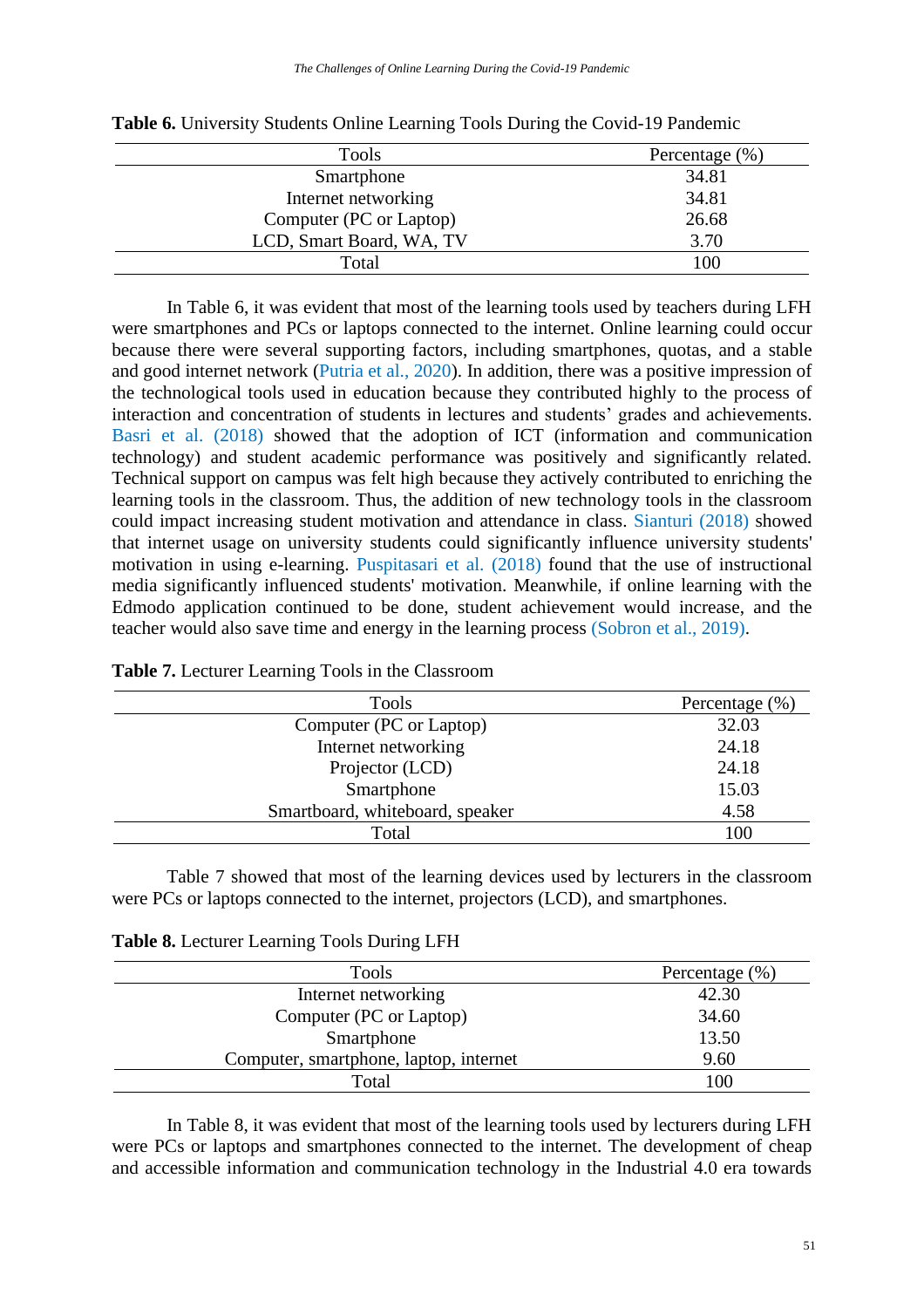Society 5.0. It had a significant influence on the teaching and learning process because it removes the limitations of space and time, which had so far restricted the world of education. Tables 11 and 12 showed that educators who use technology tools were supported by easy access to technology to improve the quality of learning.

## **Advantages and Disadvantages of Online Learning during the Covid-19 Pandemic**

This finding was consistent with the results of previous studies that online learning had flexibility in its implementation and was able to encourage social distancing behavior, could reduce the potential for the spread of Covid-19 in the campus environment, and eliminate awkward feelings so students could express ideas, opinions and ask questions freely. Online learning also could provide students with more meaningful learning experiences (Sobron et al., 2019) and provided new experiences more challenging than conventional learning models (Kuntarto, 2017). The results of online learning English studies with complementary media web blogs proved that online learning could improve students' reading skills (Khusniyah & Hakim, 2019).

The results support this result in supporting Briliannur et al. (2020), which shows that there is less effective online learning due to the lack of facilities and infrastructure and unpreparedness of technology education. This study supported Bøe (2018) findings, which proved that there was no significant relationship between teacher satisfaction to continue using e-learning technology. This is in line with china's national online learning experiments during the Covid-19 pandemic also showed many difficulties in their implementation, such as disadvantages in online teaching infrastructure, lack of teacher experience (including unequal learning outcomes caused by diverse teacher experiences), information gaps, environmental difficulties complex at home, lack of discipline, less effective online education processes, and long-term online teaching could have a negative impact on students' mental and physical health (Zhang et al., 2020). The Covid-19 pandemic situation is a situation where there was a sudden change from a study from school to study from home. It is an emergency, so education practitioners could not prepare learning systems and online learning materials maturely and systemically.

In table 14, we saw some of the disadvantages of online learning. According to the participants, they were less motivated, and there was also a significant increase in online assignments. Therefore, most of the student respondents expected more conventional learning models. On the other hand, educators felt fatigued and burnout. To overcome these challenges, educators needed creativity. They should place students as 'listeners' or 'viewers' and encourage their active participation to interact, dialogue, collaborate, share, and build knowledge together. If educators could make the learning process more fun, students would be more interested in participating in the learning process (Mustakim, 2020). Hikmatiar et al. (2020) proved that using Google Classroom as a learning medium positively impacted learning outcomes, interests, and motivation of students in learning and fostering creative attitudes towards students or students. However, it was not sufficient for specific subjects and subjects related to calculation and practice if only done through online learning. Mustakim (2020) argues that to increase the effectiveness of online learning, especially in the matter of calculation, it was better for the questions given to be more varied and different for each student. In addition, assignments must be included with an explanation of how to work.

#### **Independent Samples Test**

To test the significance of differences in students and university student abilities related to MS office software and learning technology and the significance of teacher and lecturer impressions related to learning technology. Therefore, an Independent Sample t-Test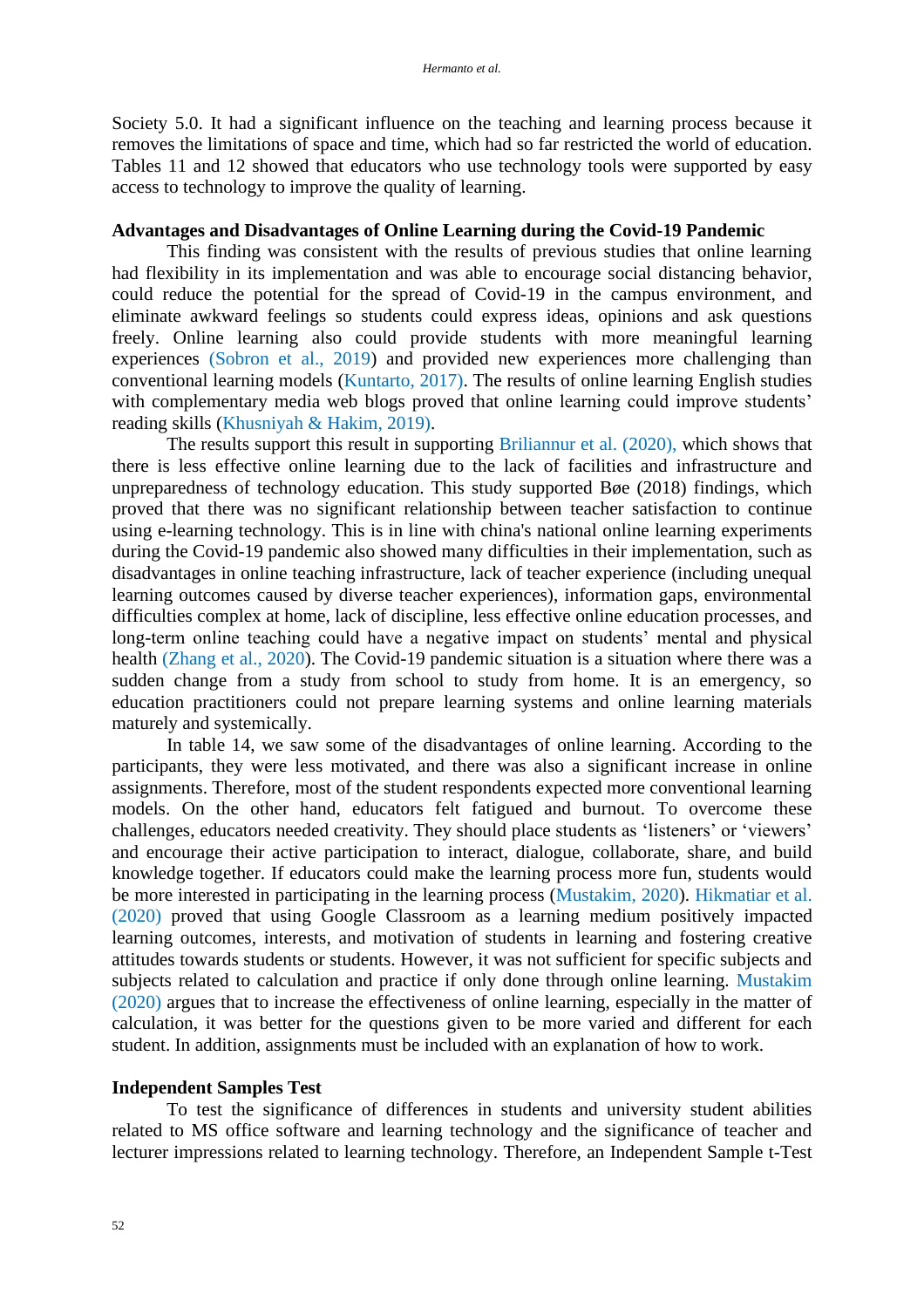was conducted. In addition, homogeneity testing using Levene's test was done before the difference test.

Based on the SPSS output, it was found that the value of Levene/Test for Equality of Variances was 0.812>0.05. So, it could be interpreted that the data variance between student groups and student groups was homogeneous or the same, so that the interpretation of output independent samples t-test was guided by the values contained in the Equal variances assumed column. Based on the SPSS output, it could be seen that the Sig. (2-tailed) at the equal variances assumed was  $0.041<0.05$ . This means that hypothesis 1, namely, there was a significant difference between the ability of students and students related to Microsoft office software and learning technology, was accepted.

This result was supported by the average value of student groups' ability related to mastery of Microsoft office and learning technology (3,18), which was lower than the average value of student groups (3.30). This finding supported the research that stated that online learning for schools was a new experience for most schools compared to Higher Education; this opinion was evident from teachers' lack of technical skills (Purwanto et al., 2020). Based on the results of the study of Zhafira et al. (2020), it was found that 47% of 165 student respondents did not know about online learning media before the pandemic situation.

Based on the SPSS output, it was evident that the value of the Levene/Test for Equality of Variances was 0,848>0.05. So, it could be interpreted that the data variance between teacher groups and lecturer groups was homogeneous with Sig. (2-tailed) at equal variances assumed 0.114>0.05. This means that hypothesis 2 was not accepted. There was no significant difference between the perception of teachers and lecturers related to the role of learning technology in the classroom over the educational process of students. These results indicated that teachers and lecturers had a common understanding that the internet and modern technological devices in the educational process contributed positively to the process of interaction and concentration of students while learning to impact the motivation and attendance of students. In the end, it helped improve student grades and achievement.

The success of online learning was highly dependent on several integrated components, such as students, educators, learning resources, and the technology used. Online learning did not only provide assignments or online lectures. The learning model was only one direction, whereas ideally, learning must be two-way or interact with students and educators. During the pandemic, educational organizations in Indonesia were forced to be ready to provide online learning services. So, there were still many learning models that were one-way with a pattern of providing material and assignments online in its implementation. As a result, the two-way interaction was still minimalist. The advantages felt by educators and students with the implementation of SFH with online learning models were as follows: had flexibility in its implementation, reduce the potential for the spread of Covid-19 in the campus and school environment, increase students' courage in expressing ideas, opinions and asking questions free, and provide new learning model experiences. The readiness and motivation of educators to advance knowledge and skills in online learning contribute to advancing the quality of education (Duraku and Hoxha, 2020).

In the implementation of distance learning during the Covid-19 pandemic, many teachers and lecturers only assign assignments to students to work on questions, summarizing, and the like; the same is shown by Arika (2020) and Miaty (2020). Ideal learning was oriented to students' ability to solve problems, think critically, collaborate, communicate, be creative, and be innovative by using digital technology as a work tool. Educators in the digital era (Industrial era 4.0) leading to the era of Society 5.0. Must face the millennial generation. They were challenged to build effective communication and not too long to speak in one direction. Therefore, educators need to prepare an attractive presentation of learning material with an attractive design. The appearance of fashion style also needed to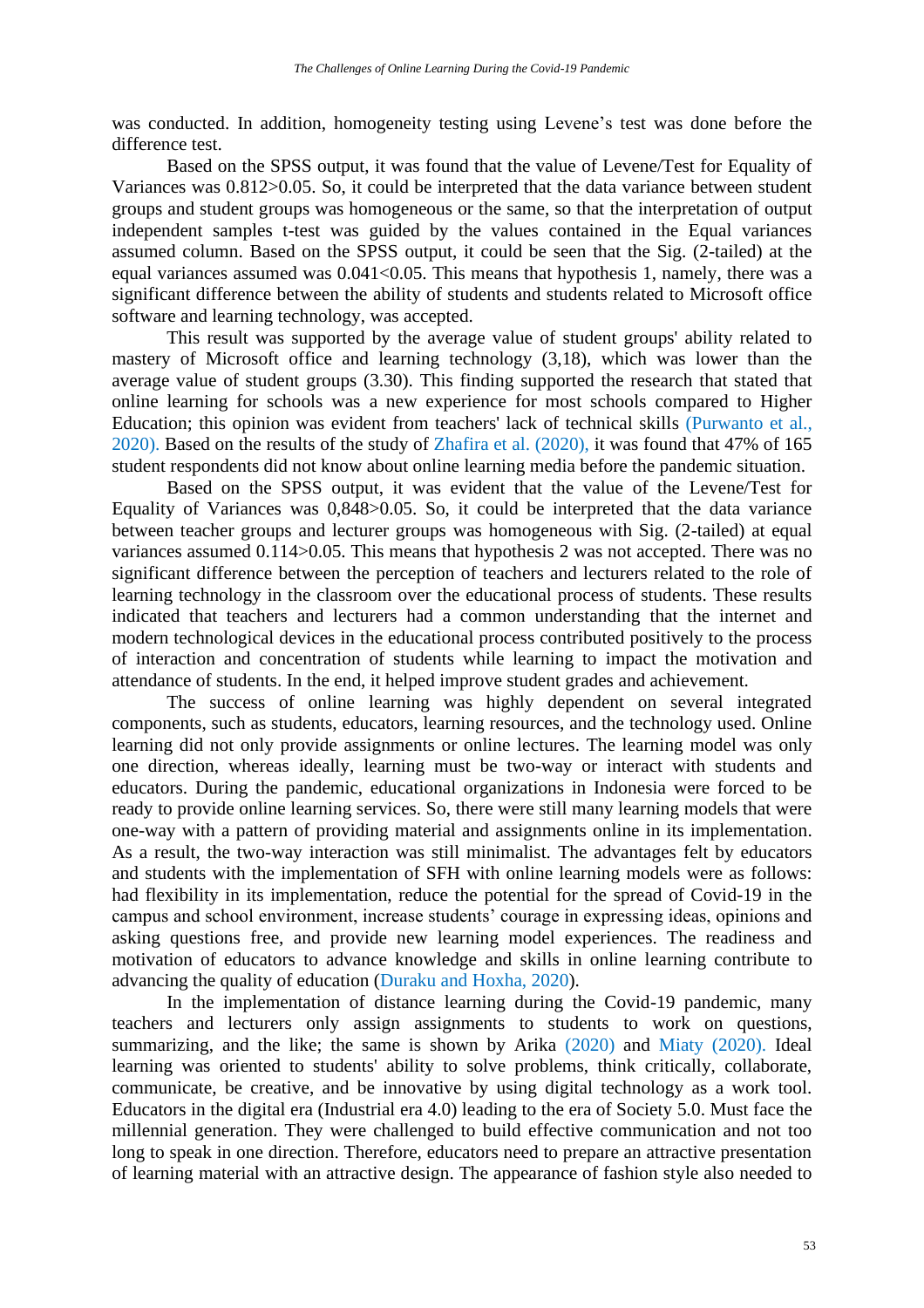be considered: not dull, formal, but also casual, so that teachers and students look fresh. Efforts by governments and other stakeholders were needed to collaborate improving the development of online learning infrastructure, equip educators and students with standardized home-based teaching/learning tools, conduct online teacher training, develop scale education online national entry in the national strategic plan, and supported academic research into online education, especially education to help students who had difficulties in online learning to overcome the shortcomings of implementing online learning during SFH. Previous research (Steele et al., 2019) shows that virtual applications integrated into the curriculum can improve students' cognitive and creative skills through a student-centered environment. Similarly, in the empirical study of Sandhu and de Wolf (2020) at the Faculty of Medical Sciences in London, the UK concluded that new ways of online teaching should be considered in the development of a new medical curriculum, as well as methods of delivering practical skills online to medical students.

Some of the disadvantages of online learning found in Indonesia today; lack of student discipline, lack of motivation, lack of student discipline, fatigue, and boredom because most were only in the form of online assignments, constraints on the internet, and technological devices. Moreover, subjects and courses related to calculation and practices were not effective if only done through online learning, limited internet access, lack of social interaction were challenges for educational organizations and stakeholders. Furthermore, impaired attention, lack of concentration and motivation, and challenges encountered in studying online have all been affected by changes in student life and have triggered both anxiety symptoms and perceived reported stress (Duraku & Hoxha, 2020). Keep in mind that technology was created to complement and assist humans in carrying out their duties and responsibilities, not to replace their overall role. From these findings, it was evident that the role of teachers and lecturers cannot be replaced entirely by technology. Students in the learning process still need the physical existence of an educator because its function was not only to convey material and transfer knowledge but also to educate character and teach how to interpret and live life better. This is the essential role of educators as role models of students that any technology cannot replace. This opinion was supported by the results of (Hartman et al., 2019) research which showed that 78 percent of Generation Z respondents believed that teachers play an essential role in learning. Therefore, a blended learning program or integration between online and offline is the best learning program to be implemented in education. Student overload and circumstances caused by Covid-19 can best be managed by offering flexibility both in terms of opportunities to engage with the teaching process and study and assessments. Education organizations should also enable equal access for all by designing appropriate courses and materials based on the students' needs. While developing strategies, universities should aim to advance equal opportunities for all students and create affordable and sustainable programs.

In education, education practitioners in Indonesia, who were initially forced to, eventually had to adopt new learning models following the characteristics of the Industrial Revolution 4.0 towards Society 5.0. This learning model was different from the previous curriculum pattern where students were challenged from an early age to learn independently by using various media and technology, civilizing group work, and being able to collaborate and be confident in their abilities. According to Steele et al. (2019), virtual applications integrated into the curriculum could improve students' cognitive and creative skills through a student-centered environment.

### **Conclusion**

The ability of students and university students to master MS office software and technical learning tools was included in the Fair level in which university students had higher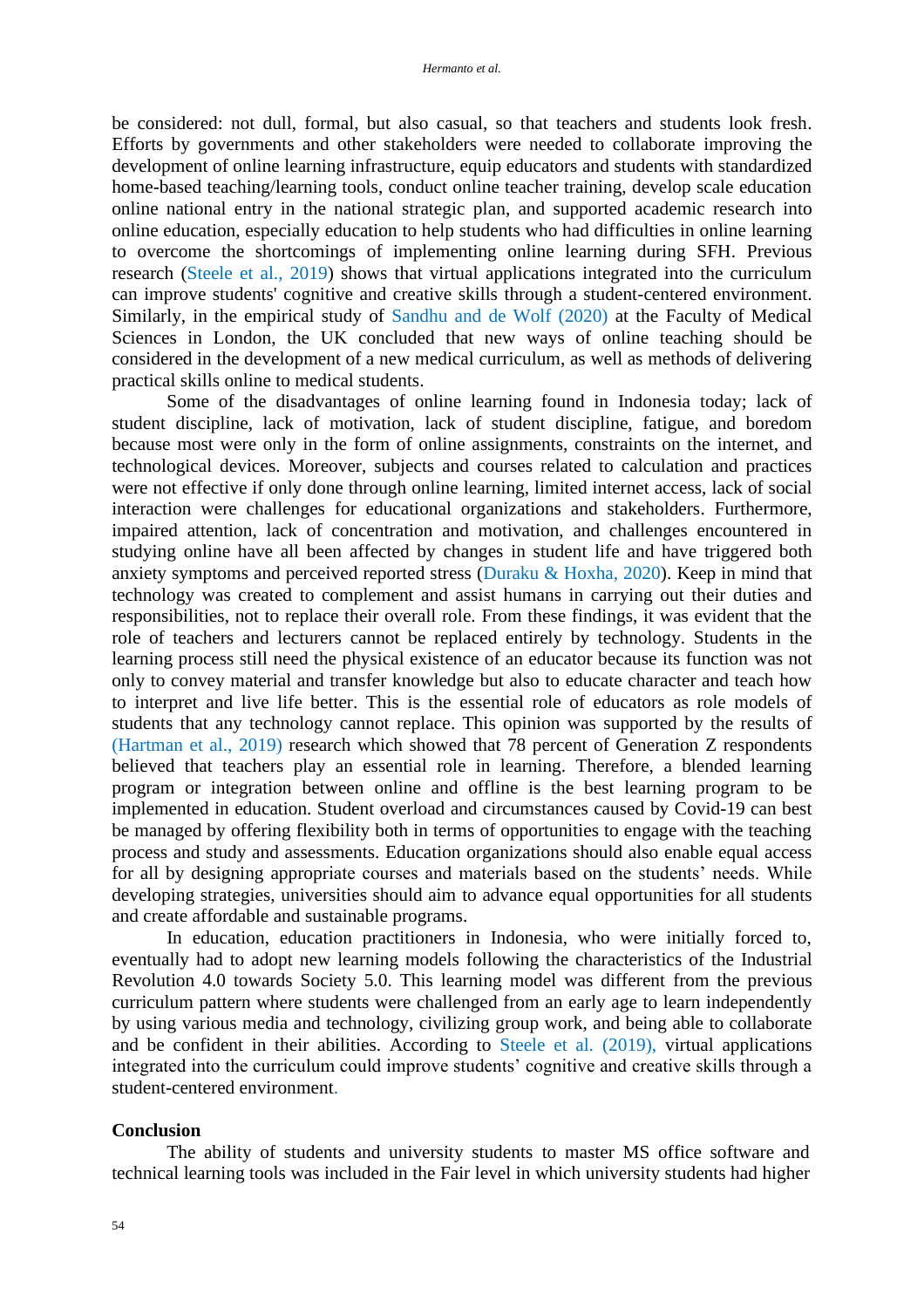average scores than students. Students use a variety of learning technology tools during the study from the home period. Most students use smartphones combined with the use of a PC or laptop. The internet usage of teachers and lecturers in classrooms was in the high category. The teachers and lecturers had a positive impression of the technological tools used in education because they contributed highly to the interaction and concentration of students in lessons, student grades, and student achievement. However, this research still had disadvantages, namely the generalization of research results. Therefore, further research was needed on problem-based, collaborative online learning and other models with more equitable sampling techniques in all provinces in Indonesia to represent the conditions of learning in Indonesia in general. The research could also be carried out by taking samples in certain areas and examined in more detail, for example, the impact of online learning on students' grades or achievements. In subsequent studies, the impact of online learning systems on teacher job satisfaction and performance in online education could also be considered.

### **References**

- Abidah, A., Hidaayatullaah, H., Simamora, R., Fehabutar, D., & Mutakinati, L. (2020). The Impact of Covid-19 to Indonesian Education and Its Relation to the Philosophy of "Merdeka Belajar." *Studies in Philosophy of Science and Education*, *1*(1), 38–49. https://doi.org/10.46627/sipose.v1i1.9.
- Basilaia, G., & Kvavadze, D. (2020). Transition to Online Education in Schools during a SARS-CoV-2 Coronavirus (COVID-19) Pandemic in Georgia. *Pedagogical Research*, *5*(4). https://doi.org/10.29333/pr/7937.
- Basri, W., Alandejani, J., & Almadani, F. (2018). ICT adoption impact on students' academic performance: Evidence from Saudi universities. *Education Research International*, *2018*. https://doi.org/10.1155/2018/1240197.
- Bøe, T. (2018). E-learning technology and higher education: the impact of organizational trust. *Tertiary Education and Management*, *24*(4), 362–376. https://doi.org/10.1080/13583883.2018.1465991.
- Dewi, W. (2020). Dampak Covid-19 terhadap implementasi pembelajaran daring di Sekolah Dasar. *Edukatif: Jurnal Ilmu Pendidikan*, *2*(1), 55–61. https://doi.org/10.31004/edukatif.v2i1.89.
- Elsy, P. (2020). Elderly care in the society 5.0 and kaigo rishoku in Japanese hyper-ageing society. *Jurnal Studi Komunikasi*, *4*(2), 435–452. https://doi.org/10.25139/jsk.v4i2.2448.
- Firman, F., & Rahayu, S. (2020). Pembelajaran Online di Tengah Pandemi Covid-19. *Indonesian Journal of Educational Science (IJES)*, *2*(2), 81–89. https://doi.org/10.31605/ijes.v2i2.659.
- Gikas, J., & Grant, M. M. (2013). Mobile computing devices in higher education: Student perspectives on learning with cellphones, smartphones & social media. *Internet and Higher Education*, *19*, 18–26. https://doi.org/10.1016/j.iheduc.2013.06.002.
- Hartman, R., Townsend, M., & Jackson, M. (2019). Educators' perceptions of technology integration into the classroom: a descriptive case study. *Journal of Research in Innovative Teaching & Learning*, *12*(3). https://doi.org/10.1108/jrit-03-2019-0044.
- Herliandry, L., Nurhasanah, N., Suban, M., & Kuswanto, H. (2020). Pembelajaran Pada Masa Pandemi Covid-19. *Jurnal Teknologi Pendidikan*, *22*(1), 65–70. https://doi.org/10.21009/jtp.v22i1.15286.
- Hikmatiar, H., Sulisworo, D., & Wahyuni, M. (2020). Pemanfaatan Learning Manegement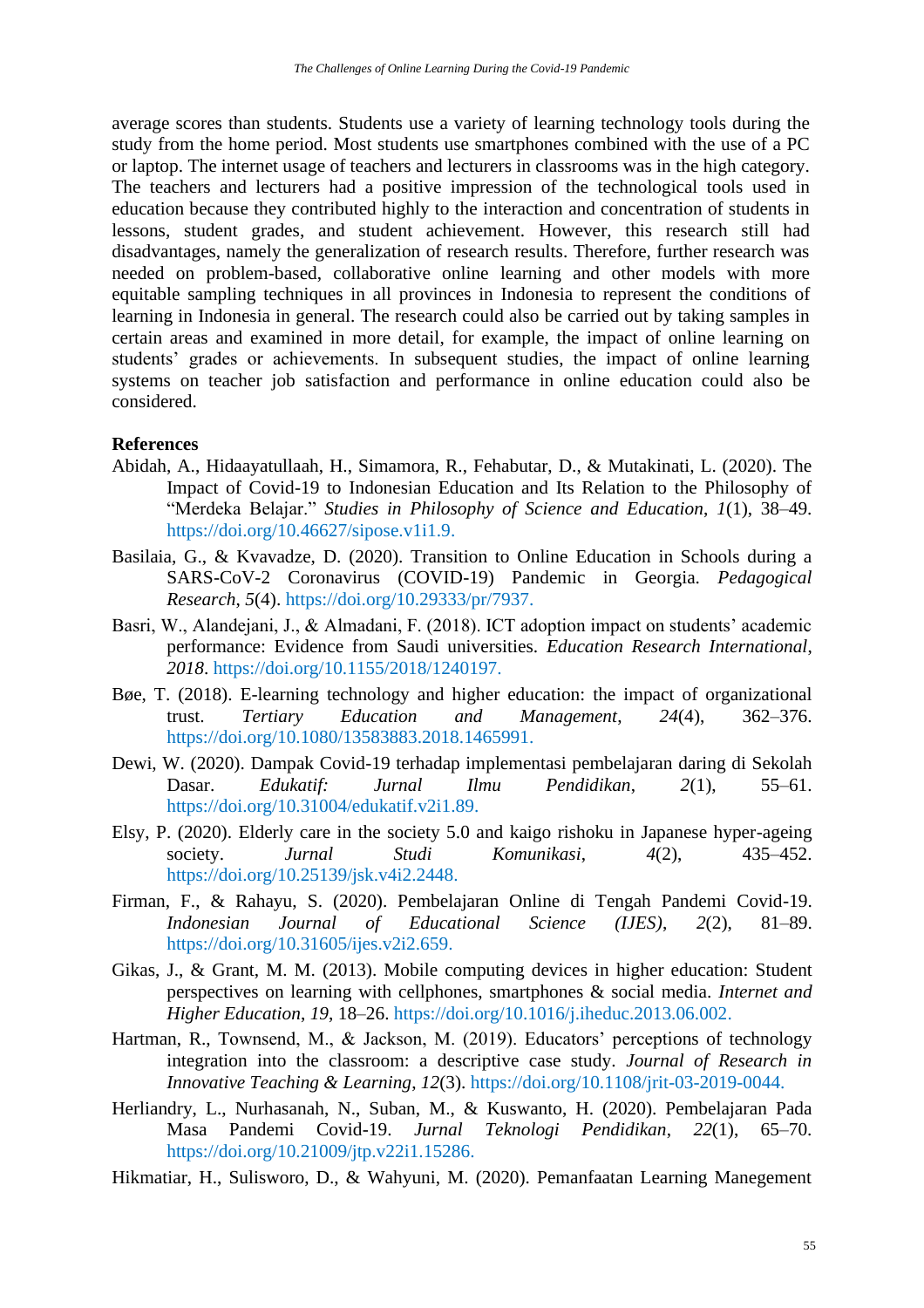System Berbasis Google Classroom Dalam Pembelajaran. *Jurnal Pendidikan Fisika*, *8*(1), 78–86. https://doi.org/10.26618/jpf.v8i1.3019.

- Khusniyah, N., & Hakim, L. (2019). Efektivitas Pembelajaran Berbasis Daring: Sebuah Bukti Pada Pembelajaran Bahasa Inggris. *Jurnal Tatsqif*, *17*(1), 19–33. https://doi.org/10.20414/jtq.v17i1.667.
- Kumar, V., & Nanda, P. (2018). Social media in higher education: A framework for continuous engagement. *International Journal of Information and Communication Technology Education*, *15*(1), 97–108. https://doi.org/10.4018/ijicte.2019010107.
- Kuntarto, E. (2017). Keefektifan Model Pembelajaran Daring Dalam Perkuliahan Bahasa Indonesia di Perguruan tinggi. *Journal Indonesian Language Education and Literature*, *3*(1), 99–110. https://doi.org/10.24235/ileal.v3i1.1820.
- Margalina, V., Heredero, C., Botella, J., & Martinez, A. (2014). The Role of Relational Coordination in Final Teacher Satisfaction in e-learning. *Procedia Technology*, *16*, 365–375. https://doi.org/10.1016/j.protcy.2014.10.102.
- Miaty. (2020). *Pembelajaran Berbasis During Selama Pandemi Covid-19*.
- Mustakim. (2020). Efektivitas Pembelajaran Daring Menggunakan Media Online Selama Pandemi Covid-19 Pada Mata Pelajaran Matematika the Effectiveness of E-Learning Using Online Media During the Covid-19 Pandemic in Mathematics. *Al Asma: Journal of Islamic Education*, *2*(1), 1–12.
- Mustofa, M., Chodzirin, M., Sayekti, L., & Fauzan, R. (2019). Formulasi Model Perkuliahan Daring Sebagai Upaya Menekan Disparitas Kualitas Perguruan Tinggi. *Walisongo Journal of Information Technology*, *1*(2), 151–160. https://doi.org/10.21580/wjit.2019.1.2.4067.
- Nastiti, F., & Abdu, A. (2020). Kajian: Kesiapan Pendidikan Indonesia Menghadapi Era Society 5.0. *Edcomtech Jurnal Kajian Teknologi Pendidikan*, *5*(1), 61–66. https://doi.org/10.17977/um039v5i12020p061.
- Pratiwi, E. W. (2020). Dampak Covid-19 Terhadap Kegiatan Pembelajaran Online Di Perguruan Tinggi Kristen Di Indonesia. *Perspektif Ilmu Pendidikan*, *34*(1), 1–8. https://doi.org/10.21009/pip.341.1.
- Purwanto, A., Pramono, R., Asbari, M., Hyun, C., Wijayanti, L., & Putri, R. (2020). Studi Eksploratif Dampak Pandemi COVID-19 Terhadap Proses Pembelajaran Online di Sekolah Dasar. *EduPsyCouns: Journal of Education, Psychology and Counseling*, *2*(1), 1–12. https://ummaspul.e-journal.id/Edupsycouns/article/view/397.
- Puspitasari, P., Sari, P., Putri, J., & Wuryani, W. (2018). Pengaruh Penggunaan Media Pembelajaran terhadap Motivasi Belajar Mahasiswa IKIP Siliwangi. *Parole: Jurnal Pendidikan Bahasa Dan Sastra Indonesia*, *1*(2), 227–232. https://doi.org/10.22460/p.v1i2p%25p.243.
- Putria, H., Maula, L., & Uswatun, D. (2020). Analisis Proses Pembelajaran Dalam Jaringan (DARING) Masa Pandemi COVID-19 pada Guru Sekolah Dasar. *Jurnal Basicedu*, *4*(4), 861–870. https://doi.org/10.31004/basicedu.v4i3.416.
- Sianturi, S. (2018). Meningkatkan Motivasi Belajar Melalui Evaluasi E-Learning Pada Institusi Keperawatan Di Jakarta Dan Depok. *Jurnal Pendidikan Keperawatan Indonesia*, *4*(2), 122–130. https://doi.org/10.17509/jpki.v4i2.11563.
- Sobron, A., Bayu, B., Rani, R., & Meidawati, M. (2019). Pengaruh Daring Learning terhadap Hasil Belajar IPA Siswa Sekolah Dasar Sobron. *Seminar Nasional Sains Dan Enterpreneurship VI Tahun 2019*. https://doi.org/10.31004/basicedu.v4i2.332.
- Steele, P., Johnston, E., Lawlor, A., Smith, C., & Lamppa, S. (2019). Arts-Based